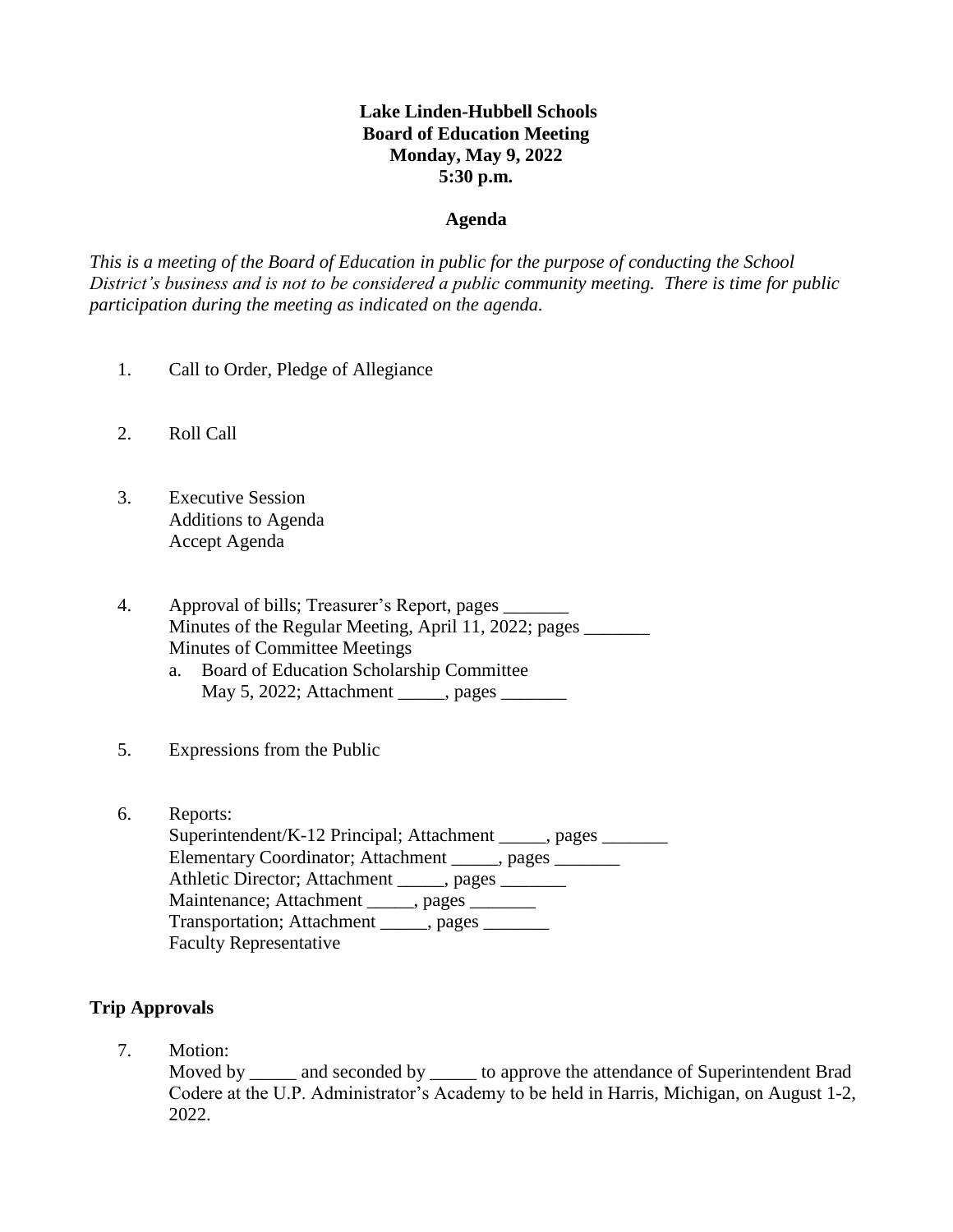## **Board of Education Committee Reports**

- 8. Board of Education Committee Reports
	- a. Board of Education Scholarship Committee May 5, 2022; Attachment \_\_\_\_\_, pages \_\_\_\_\_\_\_

#### **Board of Education Recognition**

#### **Old Business**

#### **New Business**

9. Motion: Moved by \_\_\_\_\_ and seconded by \_\_\_\_\_\_ to establish the first instructional day of the 2022-2023 school year as Tuesday, September 6, 2022.

#### 10. Motion:

Moved by \_\_\_\_\_ and seconded by \_\_\_\_\_ to approve the 2021-2022 scholarship awards as presented by the Board of Education Scholarship Committee. Enclosure

## 11. Resolution:

| To review, discuss and act upon the Copper Country Intermediate School Board of         |
|-----------------------------------------------------------------------------------------|
| Education proposed budget for 2022-2023 in accordance with Section 624 of the Revised   |
| School Code and submit pertinent objections and proposed changes to the budget no later |
| than June 1, 2022 to the Intermediate Board or its Superintendent.                      |
| Motion:                                                                                 |
| See attachment ______, pages _____                                                      |

12. Motion:

Moved by \_\_\_\_\_\_ and seconded by \_\_\_\_\_\_ to approve the Michigan High School Athletic Association Cooperative Agreement as presented with the Houghton-Portage Township Schools for the sports of skiing and swimming. Attachment \_\_\_\_\_, pages \_\_\_\_\_\_\_\_

13. Motion:

Moved by and seconded by to accept the letter of retirement resignation as presented by Tina Dupuis from her position as Elementary Teacher. Attachment \_\_\_\_\_, pages \_\_\_\_\_\_\_